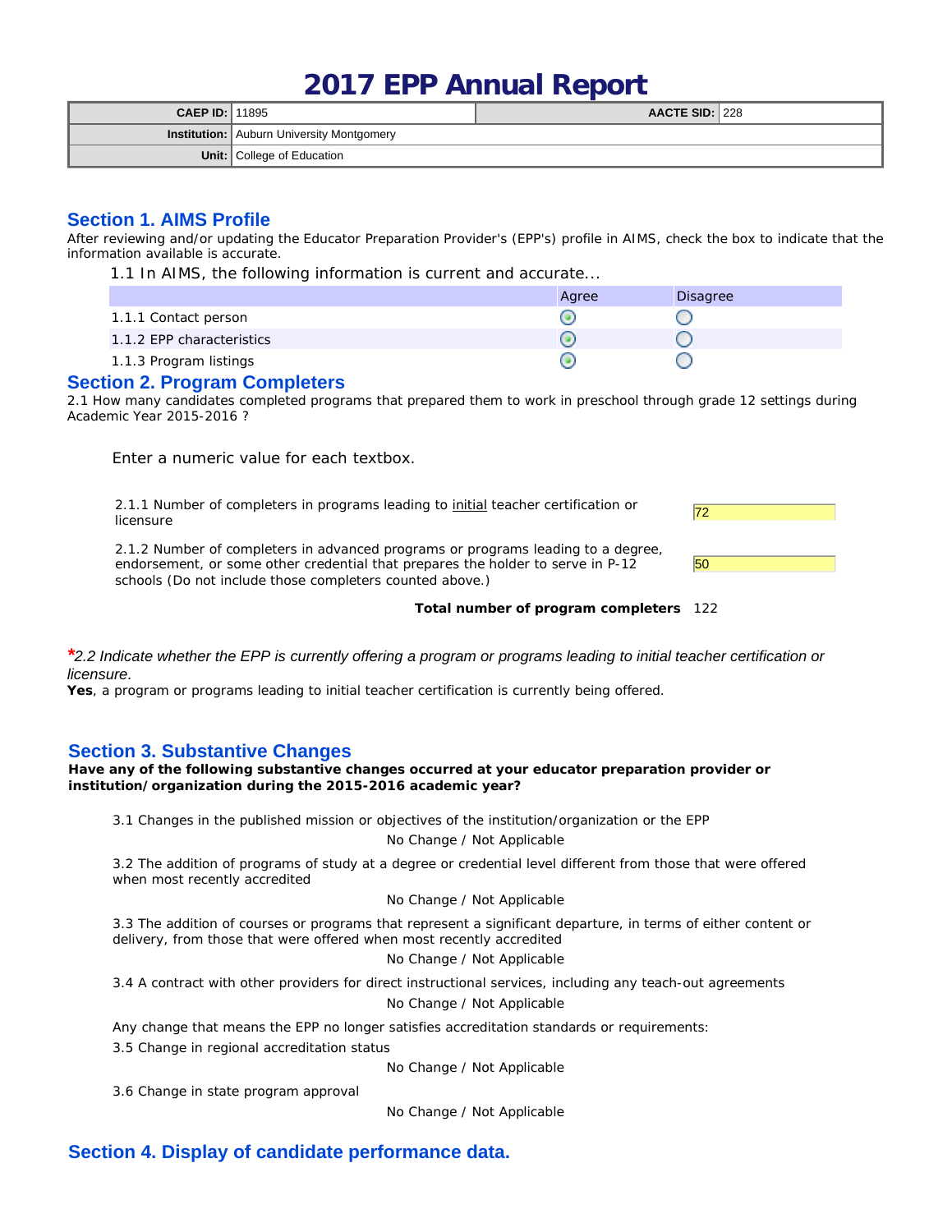*Provide a link that demonstrates candidate performance data are public-friendly and prominently displayed on the school, college, or department of education homepage.* Candidate Performance Data; Survey Data; Title II Reports, etc.: http://www.education.aum.edu/about/candidate\_performance\_data

Noel-Levitz; Graduation Survey Data; AUM Data: http://www.aum.edu/institutional-effectiveness/assessment

## **Section 6. Areas for Improvement, Weaknesses, and/or Stipulations**

Summarize EPP activities and the outcomes of those activities as they relate to correcting the areas cited in the last Accreditation Action/Decision Report.

**Areas for Improvement related to Standard 2 cited as a result of the last NCATE review:**

**1. The unit does not ensure consistent involvement of stakeholders in the evaluation of assessments. (ITP) (ADV)**

The 2016 EPP Annual Report related that all programs would identify advisory committees specific to each program area; that the assessment system would be revised to meet new standards; and that the assessments would be evaluated by COE stakeholders.

A new Internship Evaluation Rubric common to all program areas using the InTASC standards was developed in 2016, and the Lawshe method was used to insure content validity. Specifically, the instrument was sent to 46 cooperating teachers for input. Twenty-four of the forty-six cooperating teachers responded – 52% return rate.

Advisory Board meetings were held with stakeholders on March 4, July 22, November 1, and November 4, 2016. In 2017, meetings with stakeholders have been held so far on February 24 and March 1. The new College of Education Internship Evaluation Rubric and supplemental rubrics relative to each program were discussed and presented to stakeholders (P12 educators and administrators, candidates, alumni, technology coordinators, community partners, and industry leaders) for review and validated as necessary utilizing the Lawshe method. Thus, a concerted effort has been made to ensure involvement of stakeholders in the evaluation of the COE's assessments.

As stakeholders, the AUM College of Arts and Sciences faculty and College of Public Policy and Justice faculty have been provided a breakdown of Praxis content specific scores and participated in discussions to help our teacher candidates in those areas. Meetings with faculty from these two colleges in the targeted secondary areas - history, English, and social studies – took place as well to discuss ways to improve secondary education programs, specifically how to adjust the courses taken so that candidates are more prepared for the content they will teach in the secondary classroom.

During Fall 2016 semester the assessment system was revised and rebuilt and will continue to undergo minor adjustments in order to collect data more efficiently. The COE Assessment Committee met on February 23, 2017 to review the data collected in Fall 2016 and modifications are being made.

In addition to EPP involvement of stakeholders, COE faculty assisted in a statewide partnership to create employer and in-service teachers' assessment instruments. Following the release of the CAEP standards, CAEP coordinators and members of the Alabama Association of Colleges for Teacher Education (ALACTE) met with members from Alabama State Department of Education (ALSDE) to discuss accreditation requirements and concerns. EPPs across the state agreed to work on developing statewide employer and alumni surveys based on InTASC Standards and all institutions were asked to share alumni, employer, and exit surveys; field/clinical and professional dispositions evaluations; and impact on student learning assessments. A sub-group of the committee/taskforce was created to draft an instrument with the feedback from all CAEP coordinators. Seven institutions piloted the instrument and content validity was established utilizing Lawshe's Method. The draft instruments were then presented during a state-wide stakeholder meeting that included the executive director of the School Superintendents of Alabama Association; executive director of the Alabama Council for Leaders in Alabama Schools; ALACTE representatives from seven higher education institutions; AACTE's Sr. Vice President for Policy and Programs; and administrators, certification officers, and technology support personnel from the ALSDE. This group refined the survey format, developed a process for content validation of the surveys, and determined that the ALSDE would disseminate instruments utilizing their established platforms. In addition, the ALSDE agreed to analyze the results and distribute the results to each EPP.

## **Section 7. Accreditation Pathway**

**Selected Improvement.** *Summarize progress on the Selected Improvement plan for the standard(s) or component(s) selected.*

In March of 2016, the Alabama State Department of Education entered into a partnership agreement with CAEP, and the AUM College of Education began transitioning to the new CAEP Standards. A new target standard will be selected after data is collected and analyzed to determine the best course of action for the Selected Improvement option.